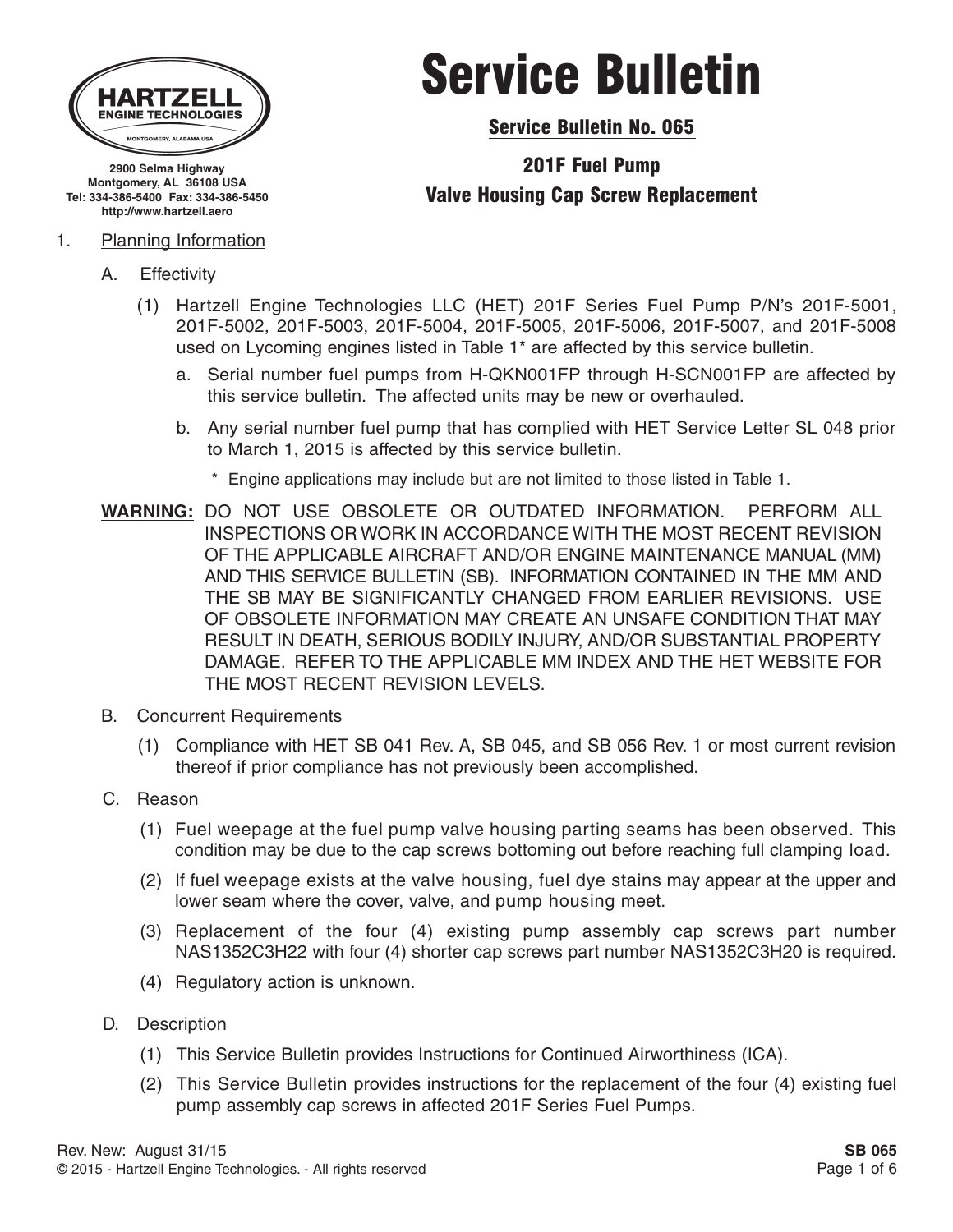### Service Bulletin No. 065

### 201F Fuel Pump Valve Housing Cap Screw Replacement

- E. Compliance
	- (1) At the next regularly scheduled inspection or twelve (12) months after the effective date of this Service Bulletin, whichever occurs first, replace the 201F fuel pump assembly cap screws in accordance with the Accomplishment Instructions of this Service Bulletin.
	- (2) Replacement of the four (4) 201F fuel pump assembly cap screws in accordance with the Accomplishment Instructions is the terminating action for this Service Bulletin.
- F. Approval
	- (1) FAA acceptance has been obtained on technical data in this publication that affects type design.
- G. Manpower
	- (1) Manpower is negligible for identification when performed in conjunction with regularly scheduled maintenance inspection required by the engine/aircraft manufacturer.
	- (2) Up to one (1.0) hour labor\* is required for replacement/torque of cap screws and Return to Service when performed in conjunction with regularly scheduled maintenance inspection.
	- (3) If a fuel pump cooling cover is installed, up to one (1.0) hour labor\* is required for removal and installation of the fuel pump cooling cover.
		- \* Per engine if used on twin engine aircraft.
- H. References
	- (1) Applicable aircraft POH/AFM.
	- (2) Aircraft maintenance manual (as applicable).
	- (3) Lycoming engine Service Instructions or maintenance manual (for applicable model).
	- (4) HET SL 048 Rev. 1 or latest revision.
	- (5) The latest revisions of Service Bulletins:
		- a. SB 041 Rev. A
		- b. SB 045
		- c. SB 056 Rev. 1
- I. Other Publications Affected
	- (1) None
- J. Weight and Balance
	- (1) No Change

#### 2. Material Required

- A. Four (4) each, Cap Screw, P/N NAS1352C3H20.
- B. Appropriate length of .032 inch stainless steel safety wire.

Optional use: Two (2) each, Safety-T-Cable™, HET P/N RX-1961.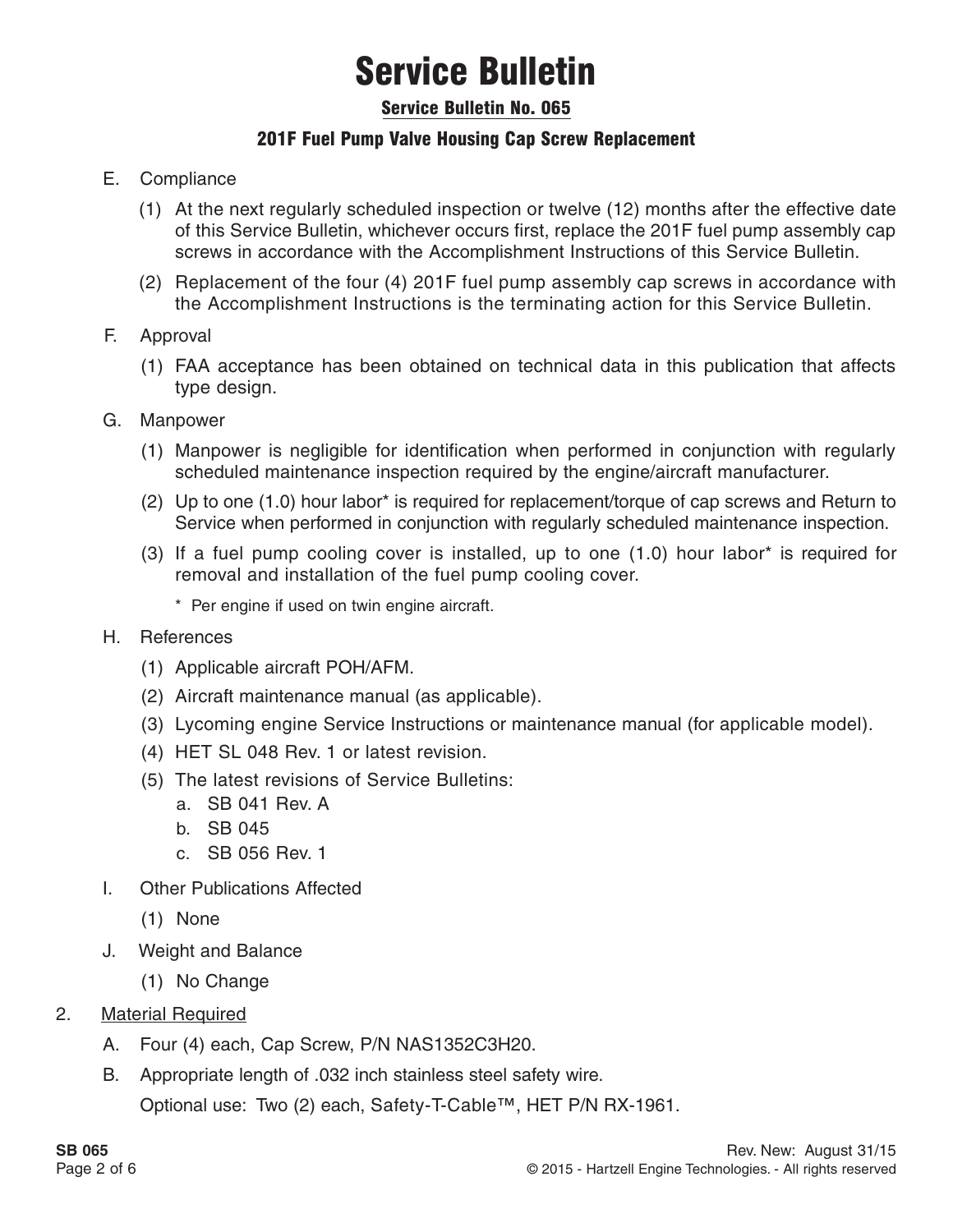### Service Bulletin No. 065

### 201F Fuel Pump Valve Housing Cap Screw Replacement

#### 3. Accomplishment Instructions

- **WARNING:** THIS PROCEDURE MUST BE PERFORMED BY COMPETENT AND QUALIFIED PERSONNEL WHO ARE FAMILIAR WITH ENGINE AND AIRFRAME MAINTENANCE THAT IS SPECIFIC TO THE ENGINE FUEL SYSTEM. FAILURE TO DO SO MAY RESULT IN ECONOMIC LOSS, EQUIPMENT DAMAGE, AND/OR PHYSICAL INJURY.
- **CAUTION 1:** DO NOT USE OBSOLETE OR OUTDATED INFORMATION. PERFORM ALL INSPECTIONS OR WORK IN ACCORDANCE WITH THE MOST RECENT REVISION OF THIS SERVICE BULLETIN AND THE APPLICABLE AIRCRAFT, ENGINE AND/OR HET 200201-0000 MAINTENANCE MANUAL. INFORMATION CONTAINED IN THESE MANUALS OR THIS SERVICE BULLETIN MAY BE SIGNIFICANTLY CHANGED FROM EARLIER REVISIONS. FAILURE TO COMPLY WITH THE SERVICE BULLETIN OR THE USE OF OBSOLETE INFORMATION MAY CREATE AN UNSAFE CONDITION THAT MAY RESULT IN DEATH, SERIOUS BODILY INJURY, AND/OR SUBSTANTIAL PROPERTY DAMAGE. REFER TO THE HET WEBSITE (WWW.HARTZELL.AERO) FOR THE MOST RECENT REVISION OF THE 200201-0000 MANUAL.
- **CAUTION 2:** DO NOT DEPEND ON THIS SERVICE BULLETIN FOR GAINING ACCESS TO THE AIRCRAFT OR ENGINE. ACCESS REQUIRES THE USE OF THE APPLICABLE MANUFACTURER'S MAINTENANCE MANUALS OR SERVICE INSTRUCTIONS. IN ADDITION, ANY PREFLIGHT OR IN FLIGHT OPERATIONAL CHECKS REQUIRE USE OF THE APPROPRIATE AFM OR POH.
	- A. Fuel Pump Identification
		- (1) If positive identification of the fuel pump model and serial number can be made through the engine or aircraft documentation, and the fuel pump is affected per 1.A, proceed to 3.B Corrective Action. If the fuel pump is Not affected, proceed to 3.C Return to Service.
		- (2) If positive identification cannot be made through engine or aircraft documentation, gain access and locate the data tag on the fuel pump to verify the fuel pump effectivity.
			- a. If the unit IS an affected HET 201F fuel pump, proceed to 3.B Corrective Action.
			- b. If the unit IS NOT an affected HET 201F fuel pump and has no cooling cover, proceed to section 3.D Maintenance Record.
			- c. If the unit IS NOT an affected HET 201F fuel pump and the cooling cover was removed for identification, proceed to section 3.B(8) Corrective Action.
	- B. Corrective Action:
		- (1) Corrective action of an affected fuel pump may be performed while the fuel pump is mounted on the engine if adequate space is available and the cooling cover removed (if applicable).
			- a. If space does not permit, remove the fuel pump from the engine in accordance with current engine/airframe maintenance manual or service instructions.
		- (2) Cut and remove the safety wire or safety cable securing the cap screws.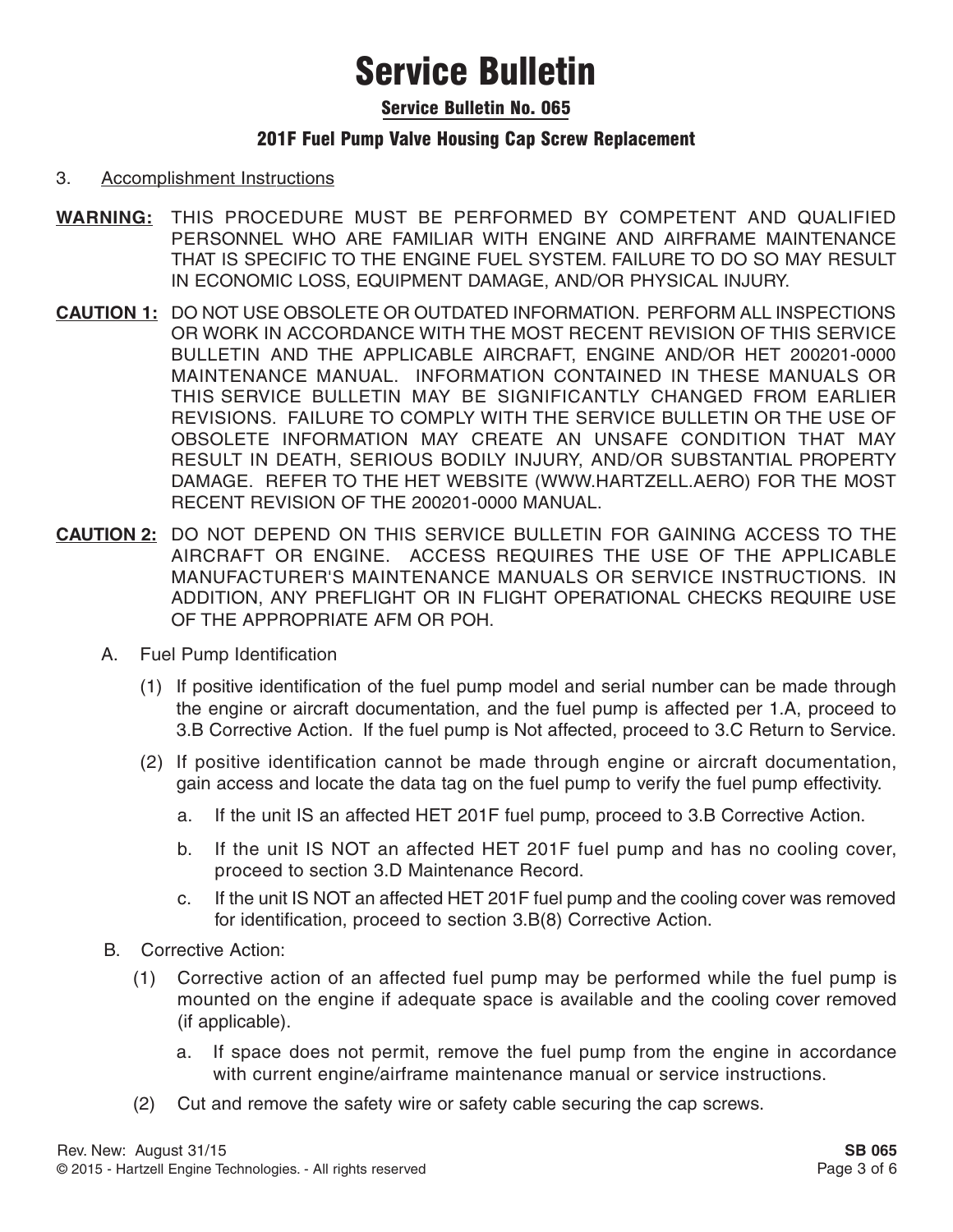#### Service Bulletin No. 065

### 201F Fuel Pump Valve Housing Cap Screw Replacement

- (3) Using a 5/32 inch allen wrench, remove an existing cap screw, retaining the flat washer in place.
- (4) Install a new shorter P/N NAS1352C3H20 cap screw and tighten snug but do not apply torque.
	- a. Repeat the removal and replacement of the remaining three cap screws one at a time, replacing each with a shorter cap screw.
- (5) Using a socket with 5/32 inch hex stock inserted and a calibrated torque wrench, torque the new cap screws in a crisscross pattern applying 23-25 in-lbs (2.59-2.82 Nm).
- (6) Install .032 inch stainless steel safety wire or optional Safety-T-Cable™, HET P/N RX-1961 at the head of the cap screws. Tool requirements and Installation for Safety-T-Cable™ may be found at http://www.dmctools.com. Refer to Fig. 1.
- (7) If the fuel pump was removed from the engine for the corrective action, reinstall the fuel pump in accordance with current engine/airframe maintenance manual or service instructions.
- (8) Reinstall the fuel pump cooling cover and air hose (if applicable) in accordance with current engine/airframe maintenance manual or service instructions.
- C. Return to Service
	- (1) Perform the recommended fuel pump set up and functional tests in accordance with the appropriate aircraft maintenance manual, engine service instructions, and operational tests in the AFM or POH.
	- (2) Inspect the fuel pump installation for security and leaks.
- D. Maintenance Record
	- (1) Make an aircraft logbook entry to indicate the completion of this Service Bulletin as applicable noting compliance with this Service Bulletin as terminating action.

#### 4. Contact Information

- A. Contact **HET Product Support** for all communications regarding the technical content of this Service Bulletin.
	- (1) Phone +1.334.386.5400 (Option 2)
	- (2) Fax +1.334.386.5450.
	- (3) E-mail at techsupport@HartzellEngineTech.com.
	- (4) Address

Hartzell Engine Technologies LLC 2900 Selma Highway, Montgomery, AL 36108 USA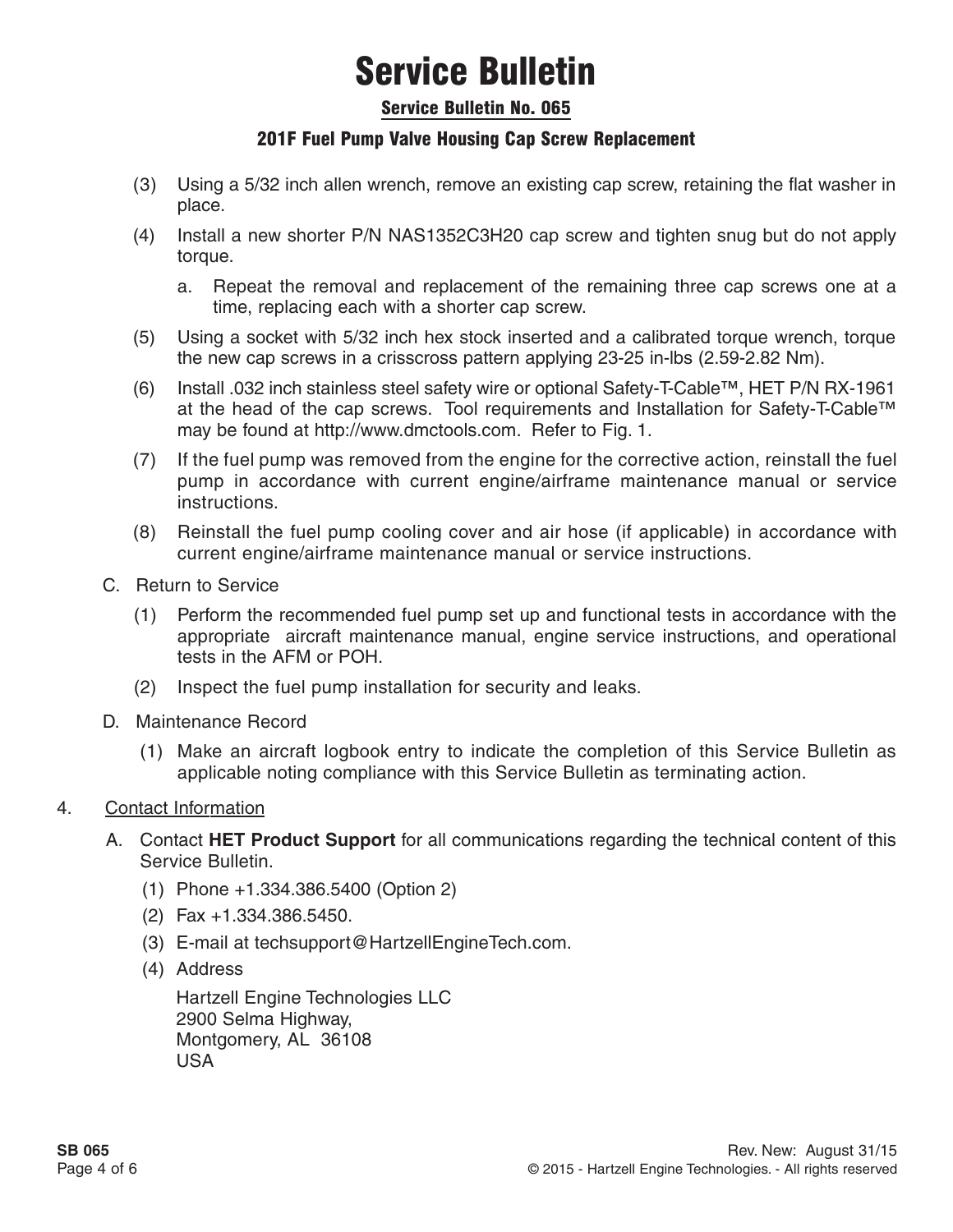Service Bulletin No. 065

### 201F Fuel Pump Valve Housing Cap Screw Replacement



**Figure 1 - 201F Fuel Pump Component Identification**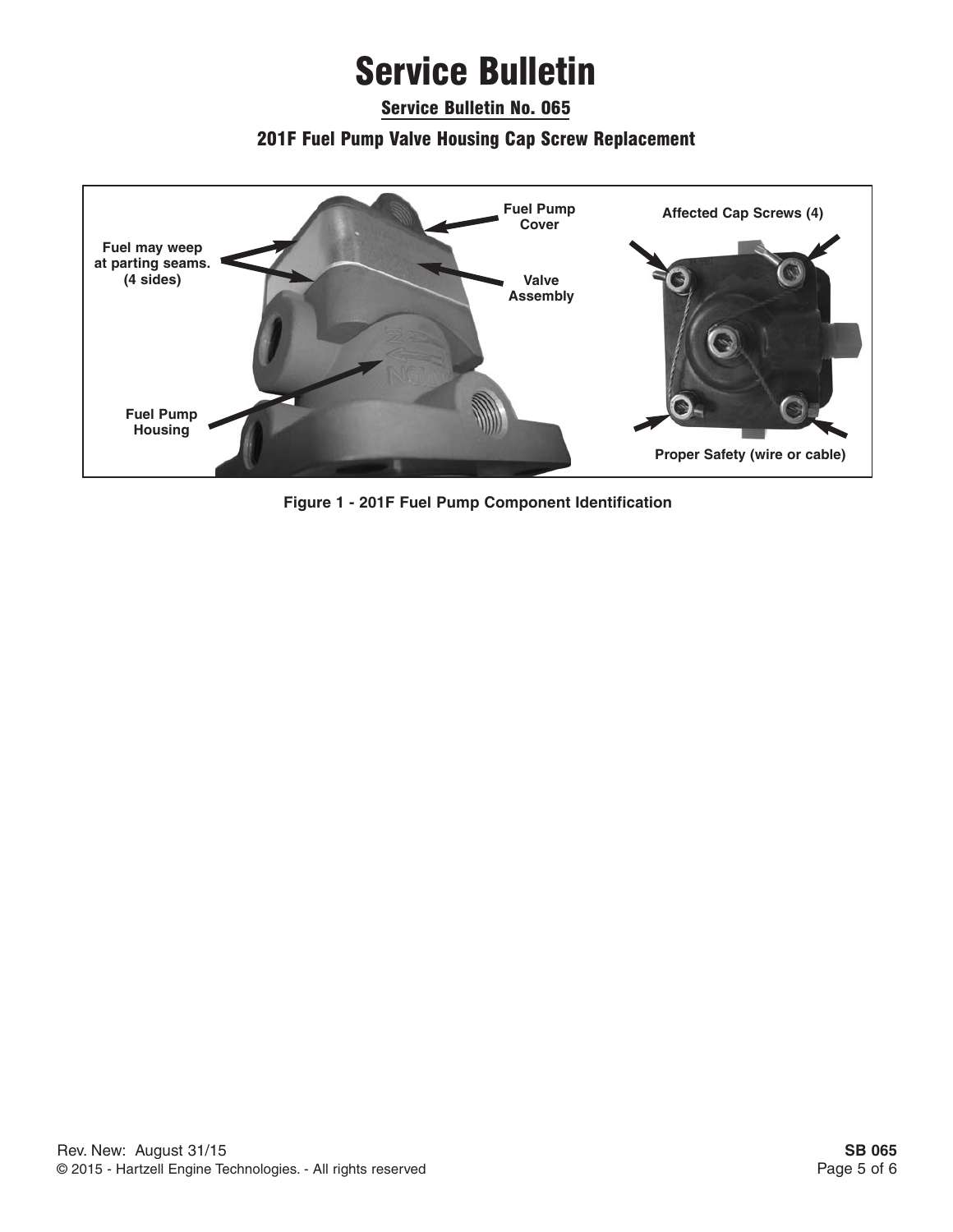### Service Bulletin No. 065

### 201F Fuel Pump Valve Housing Cap Screw Replacement

**Table 1 - Cross Reference & Engine Application\***

| <b>Part Number</b><br><b>HET Fuel Pump</b> | <b>Part Number</b><br><b>Lycoming</b><br>(Ref. Only) | <b>Lycoming Engine</b><br><b>Installation Eligibility</b>                                                                                                                                             |  |
|--------------------------------------------|------------------------------------------------------|-------------------------------------------------------------------------------------------------------------------------------------------------------------------------------------------------------|--|
| 201F-5001                                  | 62D26030                                             | IO-540-G1B5; IO-540-GID5;<br>IO-540-J4A5; IO-540-R1A5;<br>IO-720-A1A; IO-720-A1B                                                                                                                      |  |
| 201F-5002                                  | 62D26031                                             | IO-720-A1A; IO-720-A1B                                                                                                                                                                                |  |
| 201F-5003                                  | 62D26032                                             | IO-540-G1C5; IO-540-K1A5;<br>IO-540-K1B5; IO-540-K1F5;<br>IO-320-C1A; IO-320-F1A                                                                                                                      |  |
| 201F-5004                                  | 62D26033                                             | IO-360-A1B; TIO-360-A1B                                                                                                                                                                               |  |
| 201F-5005                                  | 62D26034                                             | IO-540-A1A5; IO-540-G1B5;<br>IO-540-G1D5; IO-540-K1C5;<br>IO-540-K1D5; IO-540-K1F5;<br>IO-540-L1A5; IO-540-P1A5;<br>IO-360-B1D; TIO-540-A2B;<br>TIO-540-C1A; TIO-540-E1A;<br>TIO-540-G1A; TIO-540-H1A |  |
| 201F-5006                                  | 62D26035                                             | IO-540-K1A5D; TIO-360-C1A6D;<br>LIO-320-C1A                                                                                                                                                           |  |
| 201F-5007                                  | 62D26036                                             | IO-540-M2A5D; TIO-540-AA1AD;<br><b>TIO-540-AB1AD</b>                                                                                                                                                  |  |
| 201F-5008                                  | 62D26037                                             | TIO-540-AF1A; TIO-540-AF1B                                                                                                                                                                            |  |

\* The information in Table 1 is provided for reference only. Consult the engine maintenance manual or other service documentation for verification of part number and application.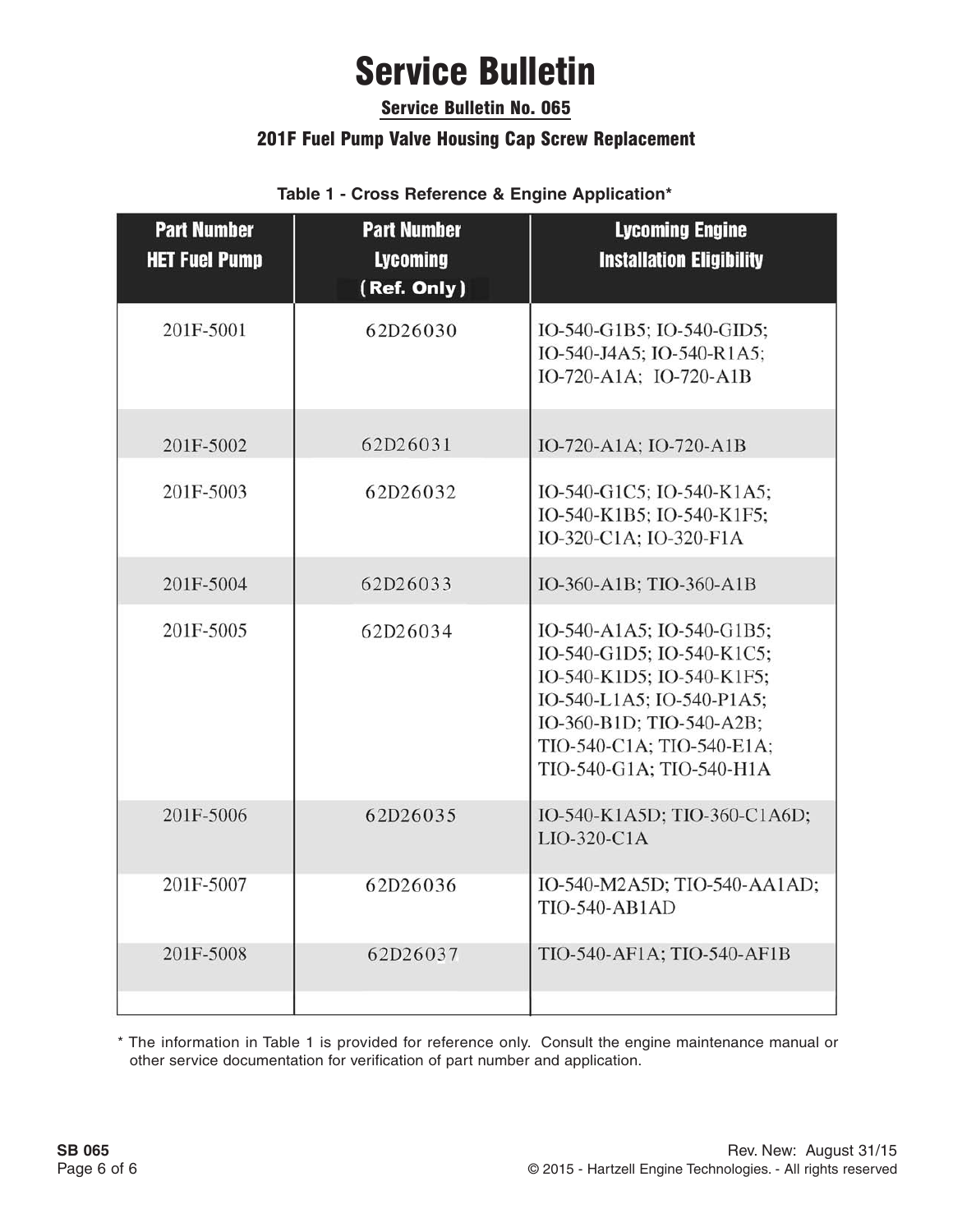# Service Bulletin Appendix

#### Service Bulletin No. 065 Rev. New 201F Fuel Pump Valve Housing Screw Replacement

#### **1. ELIGIBILITY:**

- A. Hartzell Engine Technologies LLC (HET) 201F series fuel pump part numbers 201F-5001, 201F-5002, 201F-5003, 201F-5004, 201F-5005, 201F-5006, 201F-5007, and 201F-5008 with serial numbers from H-QKN001FP through H-SCN001FP.
- B. Any HET 201F fuel pump part number and serial number which has complied with SL 048 prior to March 1, 2015.

#### **2. COMMERCIAL ASSISTANCE PROGRAM:**

The following will be provided with submission of a completed SB 065 Rev. New Claim Form, invoice copies showing breakdown of labor charges, material and log book entries. **Any commercial assistance or other consideration shall expire twelve (12) calender months from the date of issue of this Service Bulletin.**

- A. For an affected 201F Fuel Pump assembly, four (4) each, Cap Screw, HET P/N NAS1352C3H20 will be provided at no charge. (Per affected 201F fuel pump.)
- B. Labor for removal & installation of four (4) Cap Screws, on eligible 201F Fuel Pumps described in 1.A or 1.B above will be paid at a shop rate of up to US \$75 an hour up to the amount specified below:
	- (1) Up to one (1.0) hour labor for replacement/torque of cap screws and for Return to Service. (Per engine if used on twin engine aircraft.)
	- (2) If a fuel pump cooling cover is installed, up to one (1.0) hour labor for removal/installation of the fuel pump cooling cover. (Per engine if used on twin engine aircraft.)

#### **3. COMMERCIAL ASSISTANCE ADMINISTRATION:**

- A. Complete the Service Bulletin SB 065 Rev. New Claim Form attached to this appendix.
	- (1) Mail, e-mail, or fax the SB 065 Rev. New Claim Form to the attention of Product Support as indicated on the Service Bulletin Claim Form.
- B. Upon receipt of the Service Bulletin Claim Form, Hartzell Engine Technologies LLC will ship four (4) each, Cap Screw, HET P/N NAS1352C3H20, to the service provider indicated. Service provider must return proof of service within thirty (30) days or the service provider shall be invoiced for the HET supplied Cap Screws. (Per affected 201F fuel pump.)
- C. For labor and material charges:
	- (1) Aircraft/engine service facility to submit an invoice up to the amount specified in section 2.B and copies of logbook entries for reimbursement.

#### **4. WARRANTY STATEMENT:**

- A. The sole warranty for the actions of SB 065 Rev. New are contained in the HET Limited Warranty Policy issued with the purchase of each new/overhauled 201F Fuel Pumps (see terms and conditions therein).
- B. Commercial assistance may apply as stated in this Appendix.
- C. Issuance of SB 065 Rev. New in no way constitutes an implied or expressed warranty of any kind.
- D. This publication does not imply or state any responsibility for the workmanship of any person or entity performing work or maintenance on the engine or aircraft fuel system.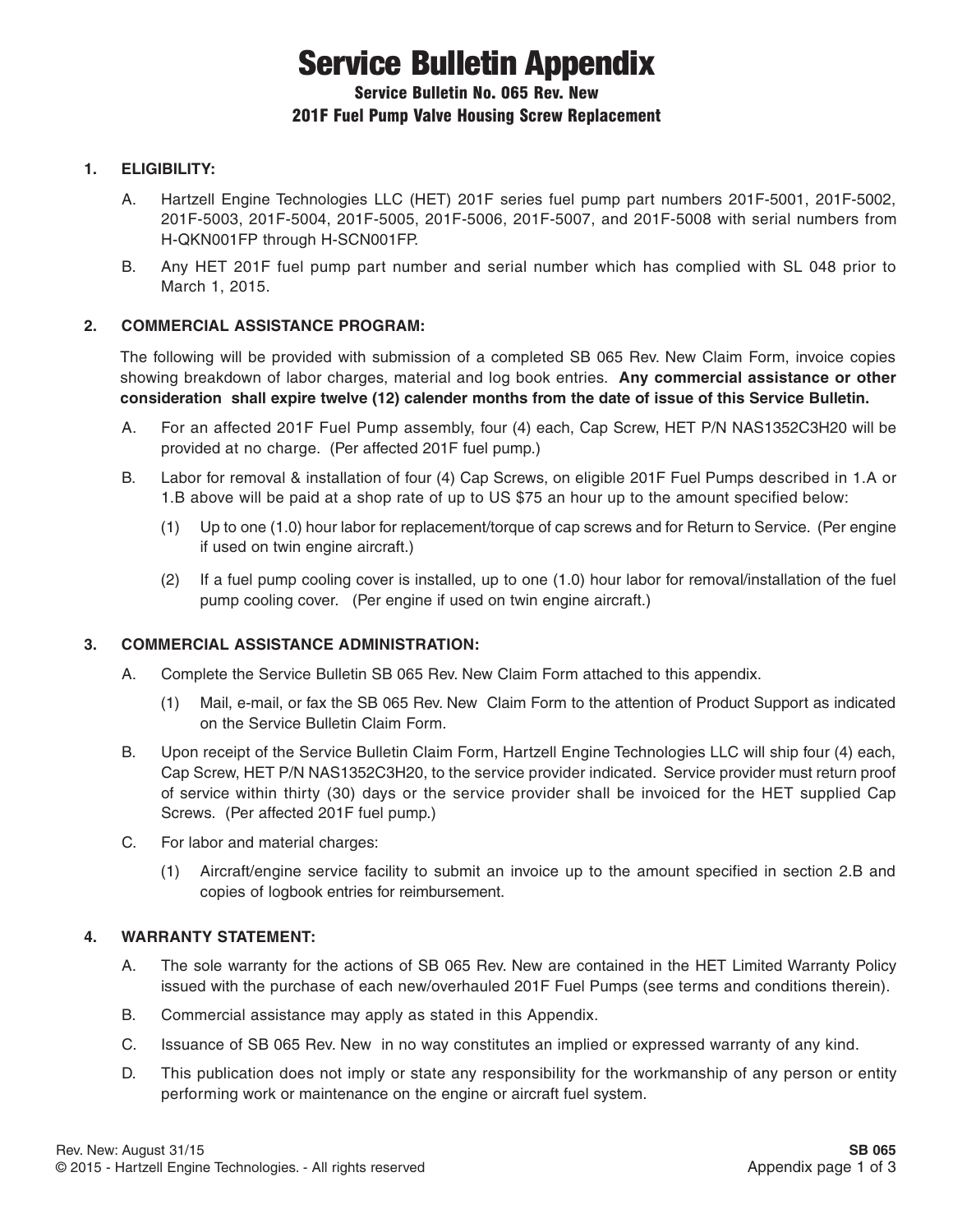# Service Bulletin Appendix

### Service Bulletin No. 065 Rev. New

#### 201F Fuel Pump Valve Housing Screw Replacement

#### **5. CONTACT INFORMATION:**

- A. Contact HET Product Support for all communications regarding the technical content of this Service Bulletin.
	- (1) Phone +1.334.386.5400 (Option 2)
	- (2) Fax +1.334.386.5450
	- (3) E-mail at techsupport@HartzellEngineTech.com.
	- (4) Address

Hartzell Engine Technologies LLC 2900 Selma Highway Montgomery, AL 36108 USA